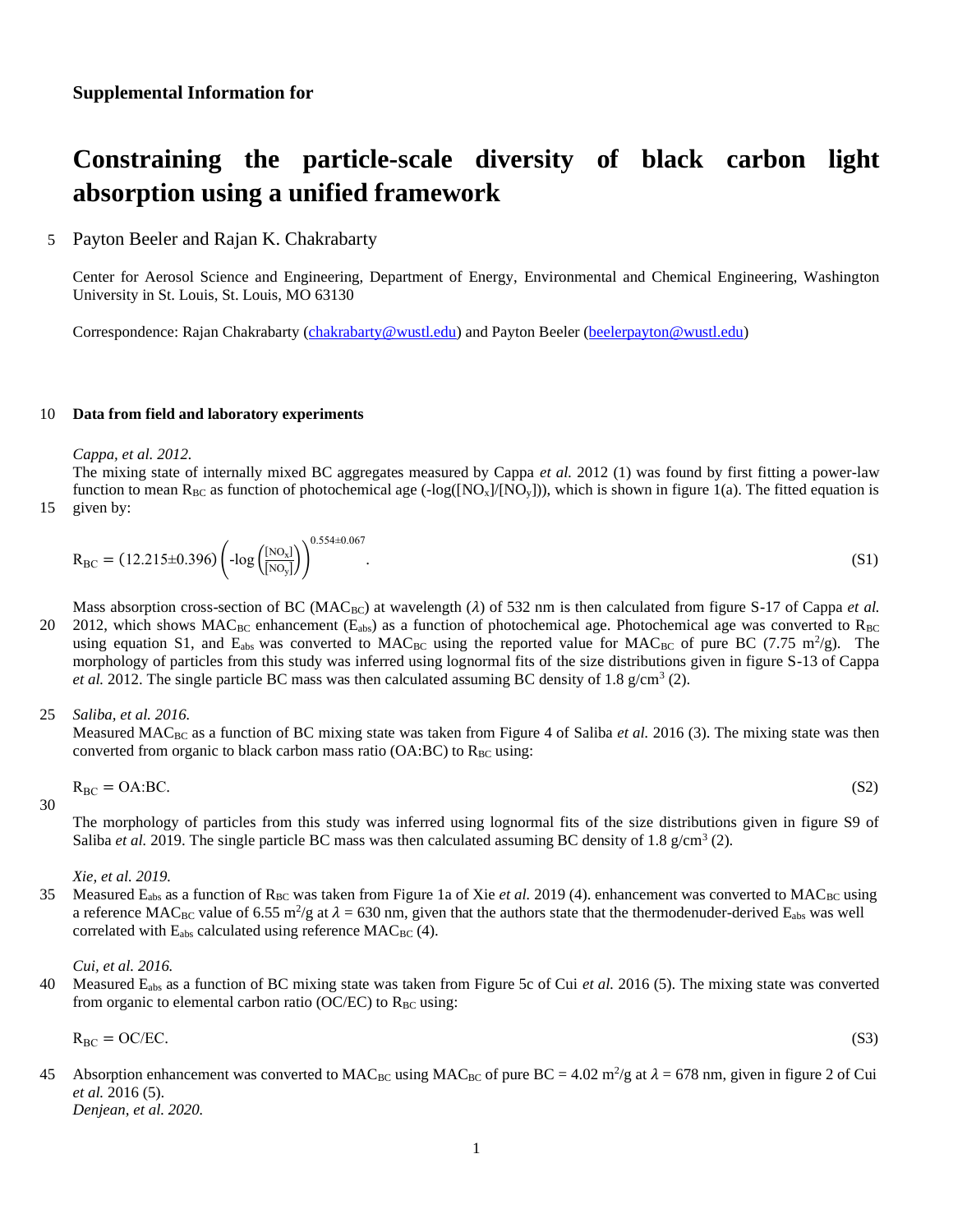Measured Eabs as a function of BC mixing state was taken from Figure 2 of Denjean *et al.* 2020 (6). Absorption enhancement was converted to MAC<sub>BC</sub> using MAC<sub>BC</sub> of pure BC = 7.7 m<sup>2</sup>/g at  $\lambda$  = 550 nm. The morphology of particles from this study was

50 inferred using lognormal fits of the size distributions given in figure 1 of Denjean *et al.* 2020. The average mass was then calculated assuming BC density of 1.8  $g/cm^3$  (2).

### *Zanatta, et al. 2018.*

Average MAC<sub>BC</sub> and R<sub>BC</sub> were found using reported values for average coating thickness, coating density, and MAC<sub>BC</sub> in 55 Zanatta et al. 2018 (7). The morphology of particles from this study was inferred using reported size distributions given in Table 2 of Zanatta et al. 2018. The single particle BC mass was then calculated assuming BC density of 1.8 g/cm<sup>3</sup> (2).

#### *Liu, et al. 2015.*

Measured MAC<sub>BC</sub> as a function of BC mixing state was taken from Figure S2 of Liu *et al.* 2015 (8). We utilize MAC<sub>BC</sub> derived 60 using standardized major axis at  $\lambda = 781$  nm in order to avoid potential influence of absorbing coatings on MAC<sub>BC</sub>. The morphology of particles from this study was inferred using the limits of BC diameter given in Figure 1d of Liu *et al.* 2015. The single particle BC mass was then calculated assuming BC density of 1.8  $g/cm^3$  (2).

#### *Cappa, et al. 2019.*

65 Measured MAC<sub>BC</sub> as a function of BC mixing state was taken from Figure S4 and S6 of Cappa *et al.* 2019 (9). We analyze measurements of MAC<sub>BC</sub> at  $\lambda = 532$  nm only.

#### *Shiraiwa, et al. 2010.*

Measured Eabs as a function of BC mixing state was taken from Figure 2 of Shiraiwa *et al.* 2010 (10). The mixing state was 70 converted from the ratio of total particle diameter to black carbon diameter using BC density of 1.8  $g/cm<sup>3</sup>$  and coating density of 1.2  $g/cm<sup>3</sup>$  (2). The morphology of particles from this study was inferred using reported BC core diameter.

#### *Zhang, et al. 2018.*

Measured Eabs as a function of BC mixing state was taken from Figure S3 of Zhang *et al.* 2018 (11). The mixing state was 75 converted from organic to elemental carbon mass ratio to  $R_{BC}$  using equation S3. Absorption enhancement was converted to

MAC<sub>BC</sub> using MAC<sub>BC</sub> of pure BC = 4.7 m<sup>2</sup>/g at  $\lambda$  = 880 nm. The morphology of particles from this study was inferred using the reported range of BC core diameters (100-150 nm).



**Figure S1: (a) 3D structure of a partially collapsed aggregate. (b) Internal light absorption of the partially collapsed aggregate with light incident from the left.**

85